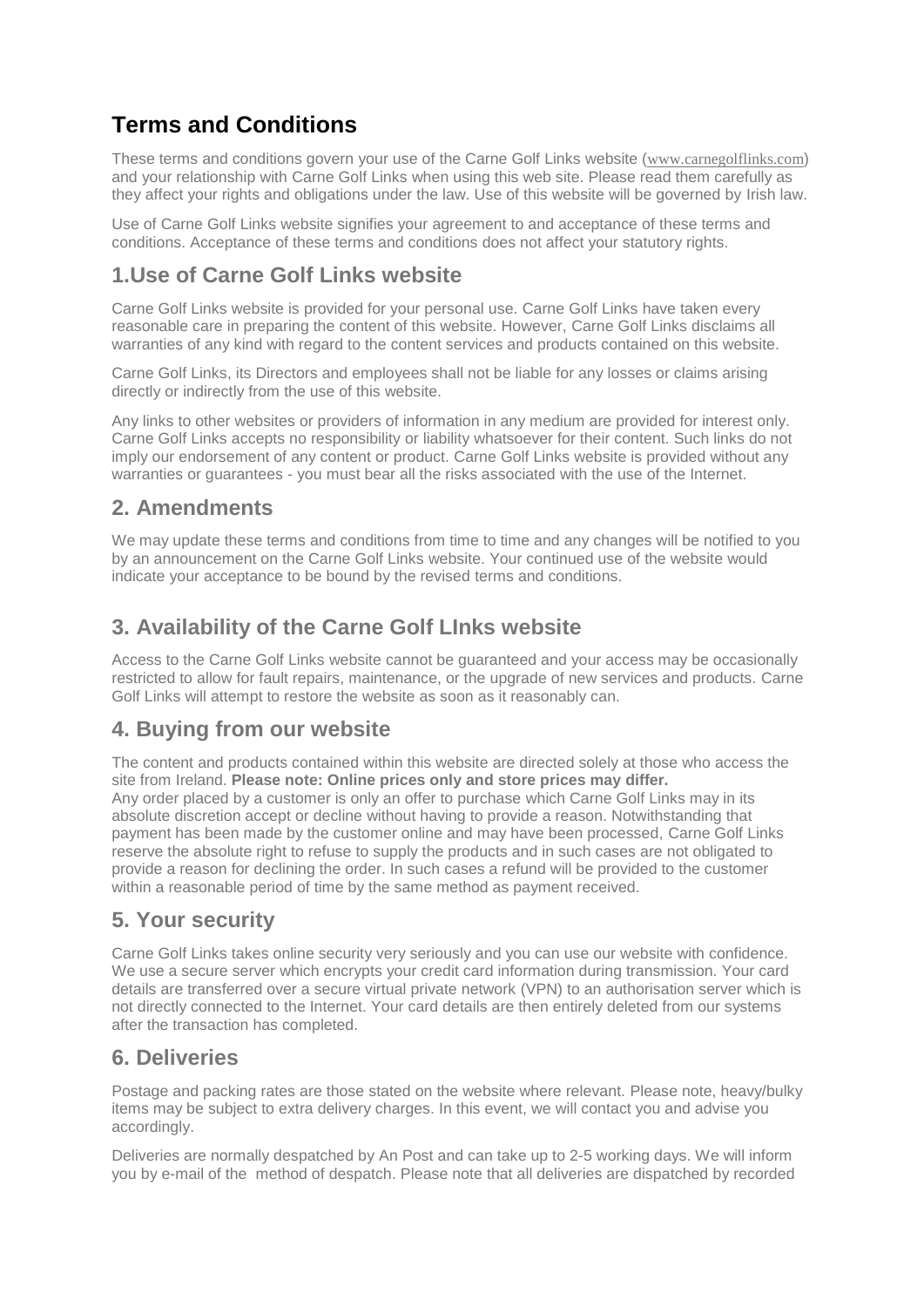delivery and will require a signature. It is the customer's responsibility to ensure that an authorised person is available to accept such a delivery.

The customer shall inspect the items immediately upon receipt and must notify Carne Golf Links within seven calendar days of any discrepancy or any damaged goods.

Carne Golf Links reserves the right to refuse sales at our discretion if we believe there is a fraudulent credit card use. You may be asked to provide further proof of your identity and/or proof of credit card. Failure to do so will result in termination of the transaction.

You will be notified by email if Carne Golf Links cancels your order or if your credit card has been declined.

For security reasons Carne Golf Links will log your IP address. Details of all fraudulent transactions will be passed on to the relevant authorities.

## **7. Returns policy**

If, within seven calendar days, you no longer require all or part of your order, providing that the product remains undamaged, unworn in the case of clothing items, or unused in all other cases, and in its original packaging, the item may be returned at the customer's cost for a full refund.

### **8. Limitation**

You may not use the Carne Golf Links website for any of the following purposes:

- circulating any unlawful, harassing, abusive, obscene or otherwise objectionable material
- **EXECUTER:** a computer systems
- **EXEDENT** interfering with any other person's use or enjoyment of the Carne Golf Links website
- **•** breaching any laws concerning the use of public telecommunications networks or systems
- interfering or disrupting networks or other websites connected to the Carne Golf Links website
- making, transmitting or storing electronic copies of materials protected by copyright without the permission of the owner

#### **9. Miscellaneous**

If any provision of these terms and conditions is found to be invalid by any court having jurisdiction the invalidity of that provision will not affect the validity of the remaining provisions contained within these terms and conditions which shall remain in full effect.

A person who is not a party to these terms and conditions shall gain no rights by way of the Contracts (Rights of Third Parties) Act 1999 to enforce any of the terms and conditions but this will not affect the right or remedy of the third party which exists from that Act.

Carne Golf Links may cancel your registration at our reasonable discretion or if you breach any of your obligations under these terms and conditions.

#### **WEEE Regulations:**

The Waste Electrical and Electronic Equipment (WEEE) Directive is now Irish law. The legislation aims to make producers pay for the collection, treatment and recovery of waste electrical equipment. The regulations also mean that suppliers of equipment like high street shops and internet retailers must allow consumers to return their waste equipment free of charge.

Recycling reduces the environmental and health risks associated with sending electrical goods to landfill.

Carne Golf Links is obliged under these regulations to offer our customers free take-back of their WEEE on a like-for-like basis when they buy a new Electrical or Electronic product from us.

Customers must return their like-for-like WEEE item to us within 28 days of purchasing their new item.